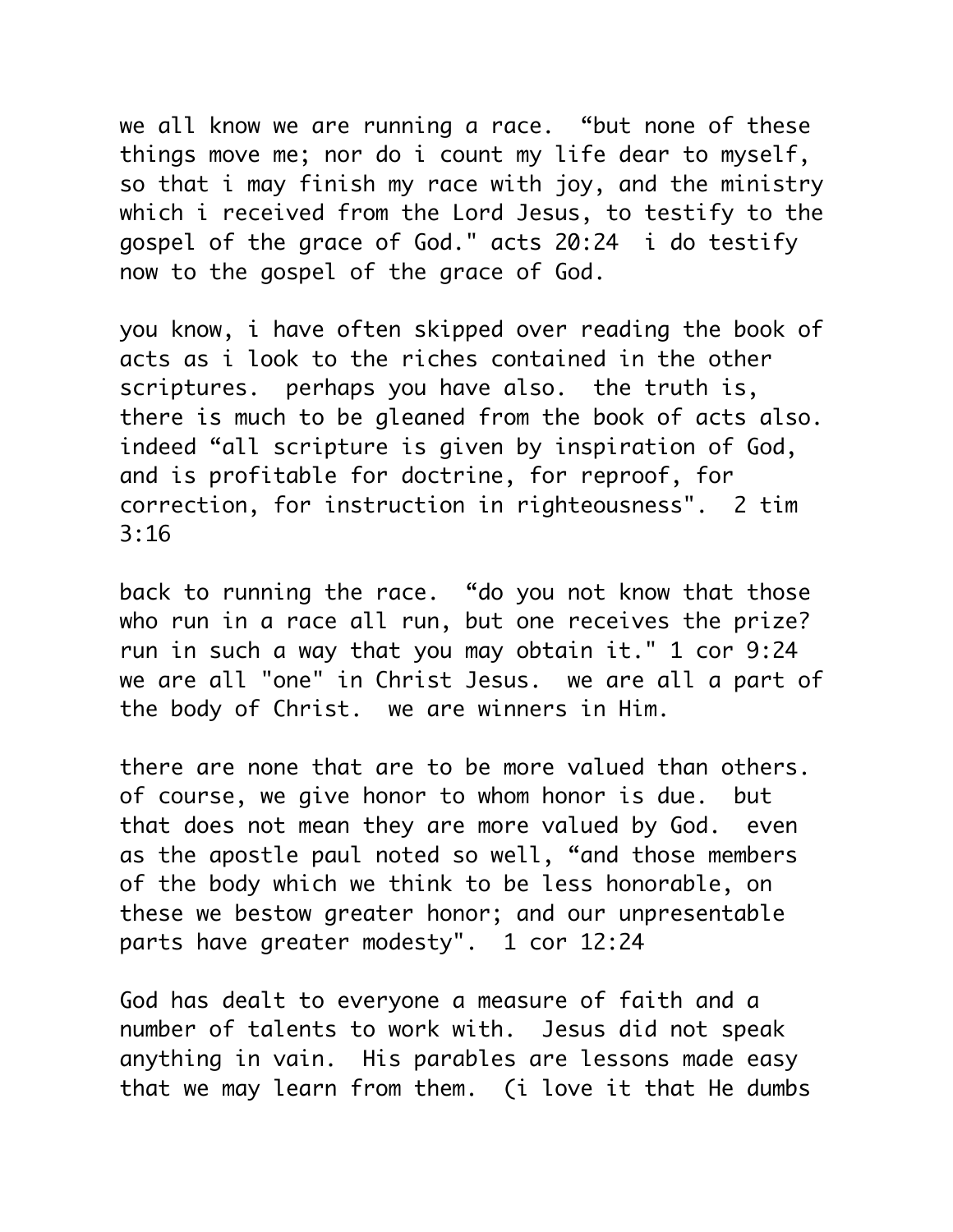down for us who are simple.)

He taught us in matt 25 about the talents the master distributed to his servants. to one he gave ten. to another five. to another only one. they all increase their talents except the one who received only one. the one who received only one talent hide it and returned it without increase to his master. the servant was only returning what was given to him initially.

in his displeasure the master not only took his talent but gave it to the one who had already had an abundance. and the story does not end there. he cast the servant into outer darkness. was this too harsh a punishment? the Lord did not think so.

our Master is not greedy for money but for souls. was this servants talent not equivalent to his knowledge of the gospel? has he buried his gift of salvation and not shared with another? was he ashamed to confess Jesus as his Lord? his hope. "therefore whoever confesses Me before men, him I will also confess before my Father who is in heaven." matt 10:32

we are told in rom 10 that salvation not only requires to believe in our hearts, but also to confess with our mouth. and it should not be a timid confession but a confession of boldness and confidence. confidence that "that He who has begun a good work in you will complete it until the day of Jesus Christ". phil 1:6

there is no place for hesistancy or shame. we are in a race between good and evil. light and darkness. life